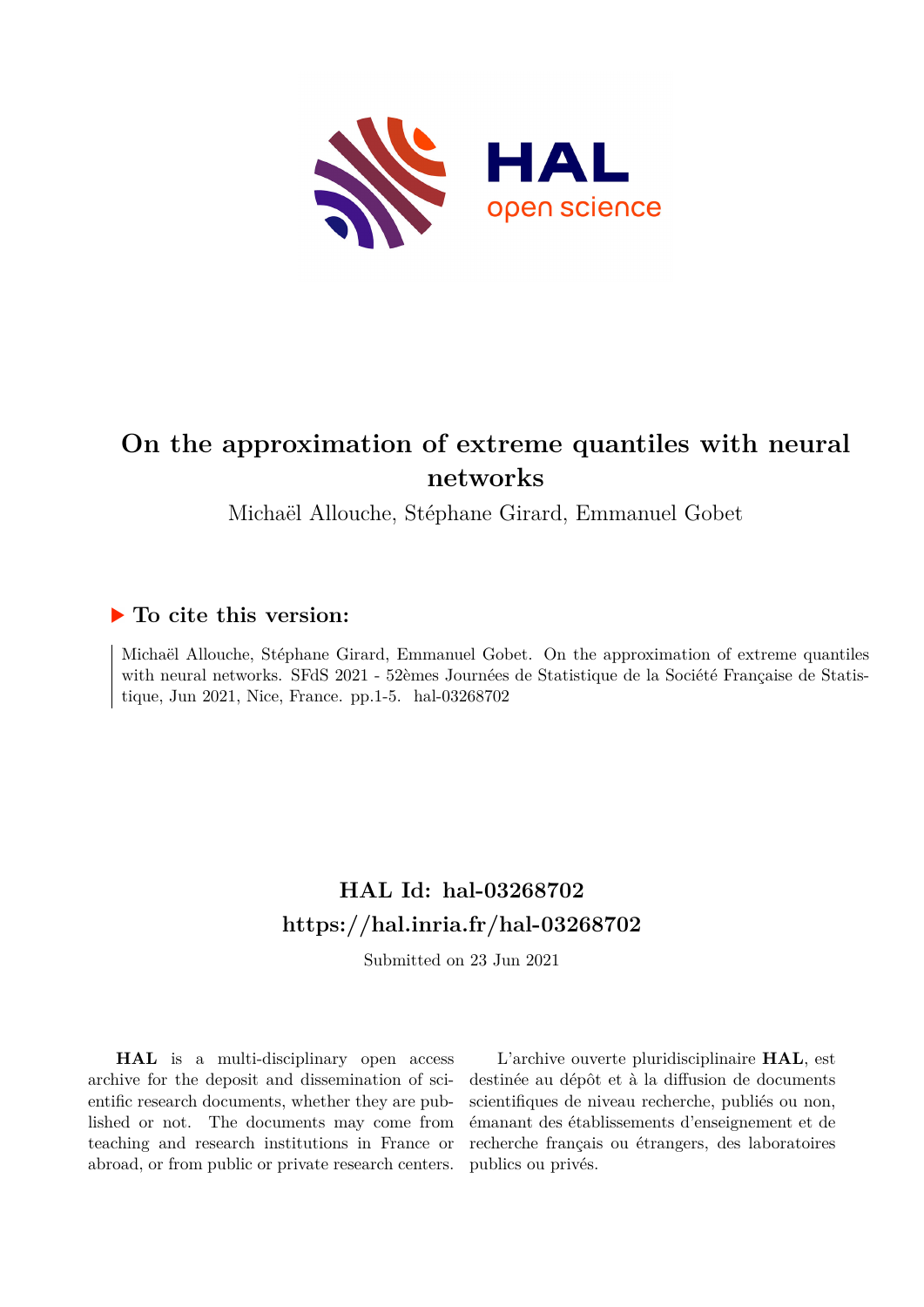#### ON THE APPROXIMATION OF EXTREME QUANTILES WITH neural networks

Michaël Allouche $^1$ , Stéphane Girard $^2$  & Emmanuel Gobet $^3$ 

<sup>1</sup> Centre de Mathématiques Appliquées (CMAP), Ecole Polytechnique and CNRS, *Universit´e Paris-Saclay, Route de Saclay, 91128 Palaiseau Cedex, France; michael.allouche@polytechnique.edu.*

<sup>2</sup> *Univ. Grenoble Alpes, Inria, CNRS, Grenoble INP, LJK, 38000 Grenoble, France; stephane.girard@inria.fr.*

<sup>3</sup> Centre de Mathématiques Appliquées (CMAP), Ecole Polytechnique and CNRS, *Universit´e Paris-Saclay, Route de Saclay, 91128 Palaiseau Cedex, France; emmanuel.gobet@polytechnique.edu.*

Résumé. Dans cette étude nous proposons une nouvelle paramétrisation du générateur d'un réseau antagoniste génératif (GAN) adaptée aux données issues d'une distribution `a queue lourde. Nous apportons une analyse de l'erreur d'approximation en norme uniforme d'un quantile extrême par le GAN ainsi construit. Des simulations numériques sont réalisées sur des données réelles et simulées.

Mots-clés. Théorie des valeurs extrêmes, réseau de neurones, modèle génératif

Abstract. In this study, we propose a new parametrization for the generator of a Generative adversarial network (GAN) adapted to data from heavy-tailed distributions. We provide an analysis of the uniform error between an extreme quantile and its GAN approximation. Numerical experiments are conducted both on real and simulated data.

Keywords. Extreme value theory, neural networks, generative models

### 1 Introduction

In this paper we are interested in approximating the quantile function  $q<sub>X</sub>$  defined by  $q_X(u) := F_X^{\leftarrow}(u) = \inf\{x : F_X(x) \ge u\}$ , for all level of quantiles  $u \in [0, 1)$ , where  $F_X$  is an unknown cumulative distribution function on  $\mathcal{X} \subseteq \mathbb{R}$ . Clearly, extreme quantiles are observed as  $u \to 1$  and will be our region of interest. The objective is, starting from an i.i.d. sample set  $\{X_i \in \mathcal{X}\}_{i=1}^n$ , to build a generator  $G_{\theta}: \mathcal{Z} \to \mathcal{X}$  from a parametric family of functions  $G = {G_{\theta}}_{\theta \in \Theta}$  and mapping a random variable  $Z : \mathcal{Z} \to \mathbb{R}^d$  with known density  $p_Z$  to the data support *X*. In this study, we shall consider  $Z \sim \mathcal{U}(0, \mathbf{I}_d)$  and denote by  $p_{\theta}$  the density associated with  $G_{\theta}(Z)$ . Then, for each  $p_{\theta}$ ,  $\theta \in \Theta$ , is a potential candidate to approximate  $p_X = F'_X$ . In a neural network architecture, this setting is related to Generative Adversarial Networks (GAN) [7].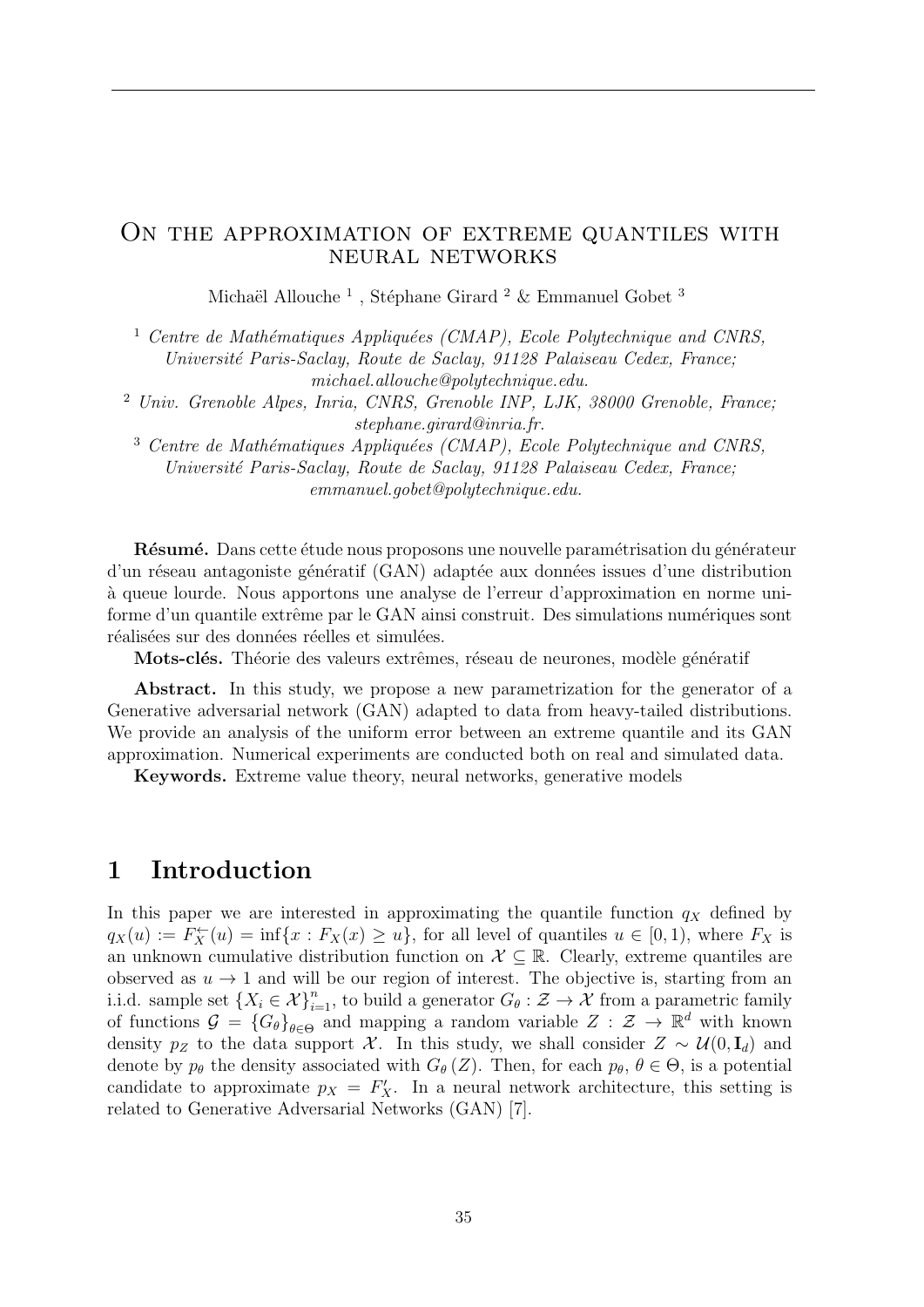Let *X* be a random variable associated with  $F_X$  supposed to be continuous and strictly increasing. We focus on the case of heavy-tailed distributions, *i.e.* when  $F_X$  is attracted to the maximum domain of Pareto-type distributions with tail-index  $\gamma > 0$ . From [2], the survival function  $\bar{F}_X := 1 - F_X$  of such a heavy-tailed distribution can be expressed as

(H<sub>1</sub>):  $\bar{F}_X(x) = x^{-1/\gamma} \ell_X(x)$ , where  $\ell_X$  is a slowly-varying function at infinity *i.e.* such that  $\ell_X(\lambda x)/\ell_X(x) \to 1$  as  $x \to \infty$  for all  $\lambda > 0$ .

In such a case,  $F_X$  is said to be regularly-varying with index  $-1/\gamma$  at infinity, which is denoted for short by  $\bar{F}_X \in RV_{-1/\gamma}$ . The tail-index  $\gamma$  tunes the tail heaviness of the distribution function  $F_X$ . Assumption  $(\mathbf{H}_1)$  is recurrent in risk assessment, since actuarial and financial data are most of the time heavy-tailed, see for instance the recent studies  $[1, 3]$  or the monographs  $[6, 9]$ . As a consequence of the above assumptions, the tail quantile function  $x \mapsto q_X(1 - 1/x)$  is regularly-varying with index  $\gamma$  at infinity, see [5, Proposition B.1.9.9], or, equivalently,

$$
q_X(u) = (1 - u)^{-\gamma} L\left(\frac{1}{1 - u}\right),\tag{1}
$$

for all  $u \in (0,1)$  with *L* a slowly-varying function at infinity. Clearly  $q_X(u) \to \infty$  as  $u \to 1$ but is pretty smooth elsewhere. This type of function does not seem to be consistent with a neural network approximation framework since the latter mainly consists in making a linear combination of bounded functions, which is very unlikely to approximate diverging functions. This argument is confirmed by the Universal Approximation Theorem [4] stating that a one hidden layer neural network can approximate any continuous function on a compact set.

### 2 Contribution

In order to build a tail-index function which may be well approximated by a neural network, the quantile function (1) is rewritten in a logarithmic scale and normalized to avoid exploding issues at the boundaries. Without of loss of generality, one can assume that  $\eta := \mathbb{P}(X \geq 1) \neq 0$  and, since, we focus on the upper tail behavior of X, introduce the random variable  $Y = X$  given  $X \geq 1$ . It follows that the quantile function of Y is given by  $q_Y(u) = q_X(1 - (1 - u)\eta)$ , for all  $u \in (0, 1)$ . Thus, we define the Tail-Index function (TIF) as

$$
f^{TIF}(u) := -\frac{\log q_X (1 - (1 - u)\eta)}{\log(1 - u^2) - \log 2},
$$

for all  $u \in (0,1)$ . The main contribution of this work is to combine the TIF analysis based on Extreme Value Theory with GANs in order to address the general issue of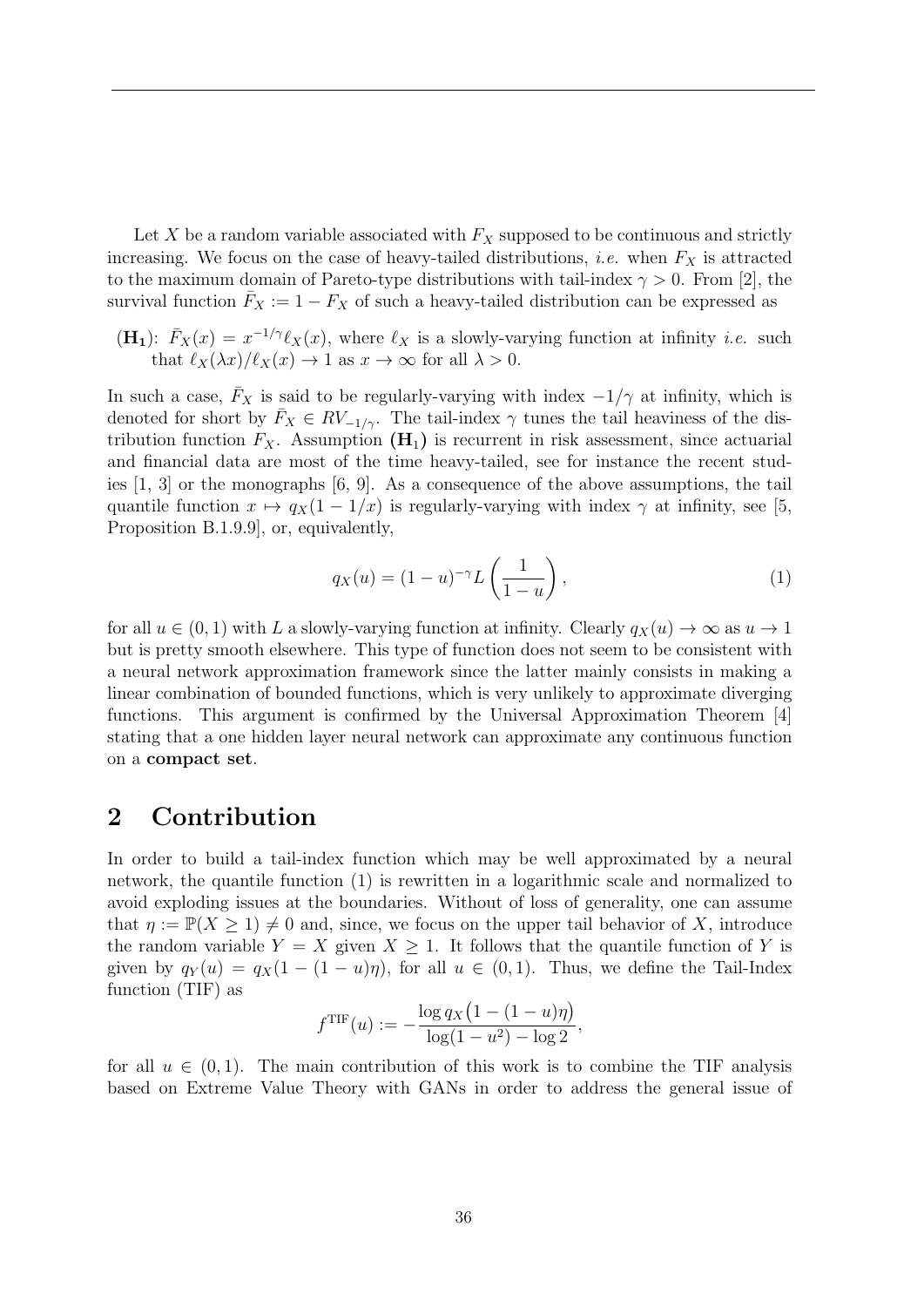neural network approximation for extremes. Let  $\varphi^{TIF} : \mathbb{R}^2 \to \mathbb{R}$  be the non-linear TIF transformation with

$$
\varphi^{TIF}(x, u) := \left(\frac{1 - u^2}{2}\right)^{-x}.
$$

In addition, let  $e \in \mathbb{R}^6$  be a vector of functions mapping from [0, 1] to R and  $\alpha \in \mathbb{R}^6$  be a vector of parameters. Thus, we define the **Tail-GAN** with a generator  $G_{\psi}^{TIF} : \mathbb{R}^{d} \to \mathbb{R}$ where the *j*-th output component is defined as

$$
G_{\psi}^{\text{TIF}(\mathbf{j})}(Z) = \varphi^{\text{TIF}}\left(G_{\psi}^{(j)}(Z), Z^{(j)}\right),
$$

and  $\psi = (\theta, \alpha)$  with

$$
G_{\psi}^{(j)}(Z) = G_{\theta}^{(j)}(Z) + \langle e (Z^{(j)}) , \alpha \rangle.
$$

The selection of functions in  $e$  and optimal parameter  $\alpha$  is based on the following approximation results dealing with the regularity properties of  $f<sup>TIF</sup>$  and the construction of its regularized extension.

## 3 Approximation results

Our first result describes the behaviour of  $f<sup>TIF</sup>$  in the neighborhood of 0 and 1.

**Proposition 1** *Under* ( $\mathbf{H}_1$ ),  $f^{\text{TF}}$  *is a continuous and bounded function on* [0,1]*. Be* $sides, f^{\text{TF}}(0) = 0 \text{ and } f^{\text{TF}}(u) \rightarrow \gamma \text{ as } u \rightarrow 1.$ 

Focusing on the behavior of the first derivative of the TIF, extra assumptions on *FX*, or equivalently on  $L$ , are necessary such that  $f<sup>TIF</sup>$  is differentiable. Consider the Karamata representation of the slowly-varying function *L* [5, Definition B1.6]:

$$
L(x) = c(x) \exp\left(\int_1^x \frac{\varepsilon(t)}{t} dt\right),\,
$$

where  $c(x) \to c_{\infty}$  as  $x \to \infty$  and  $\varepsilon$  is a measurable function such that  $\varepsilon(x) \to 0$  as  $x \to \infty$ . Our second main assumption then writes:

$$
(\mathbf{H}_2): c(x) = c_{\infty} > 0
$$
 for all  $x \ge 1$  and  $\varepsilon(x) = x^{\rho} \ell(x)$  with  $\ell \in RV_0$  and  $\rho < 0$ .

The assumption that *c* is a constant function is equivalent to assuming that *L* is normalized [8] and ensures that *L* is differentiable. The condition  $\varepsilon \in RV_\rho$  with  $\rho < 0$  entails that  $L(x) \to L_{\infty} \in (0, \infty)$  as  $x \to \infty$ . Besides,  $(\mathbf{H}_2)$  entails that  $F_X$  satisfies the so-called second-order condition which is the cornerstone of all proofs of asymptotic normality in extreme-value statistics. We shall also consider the assumption: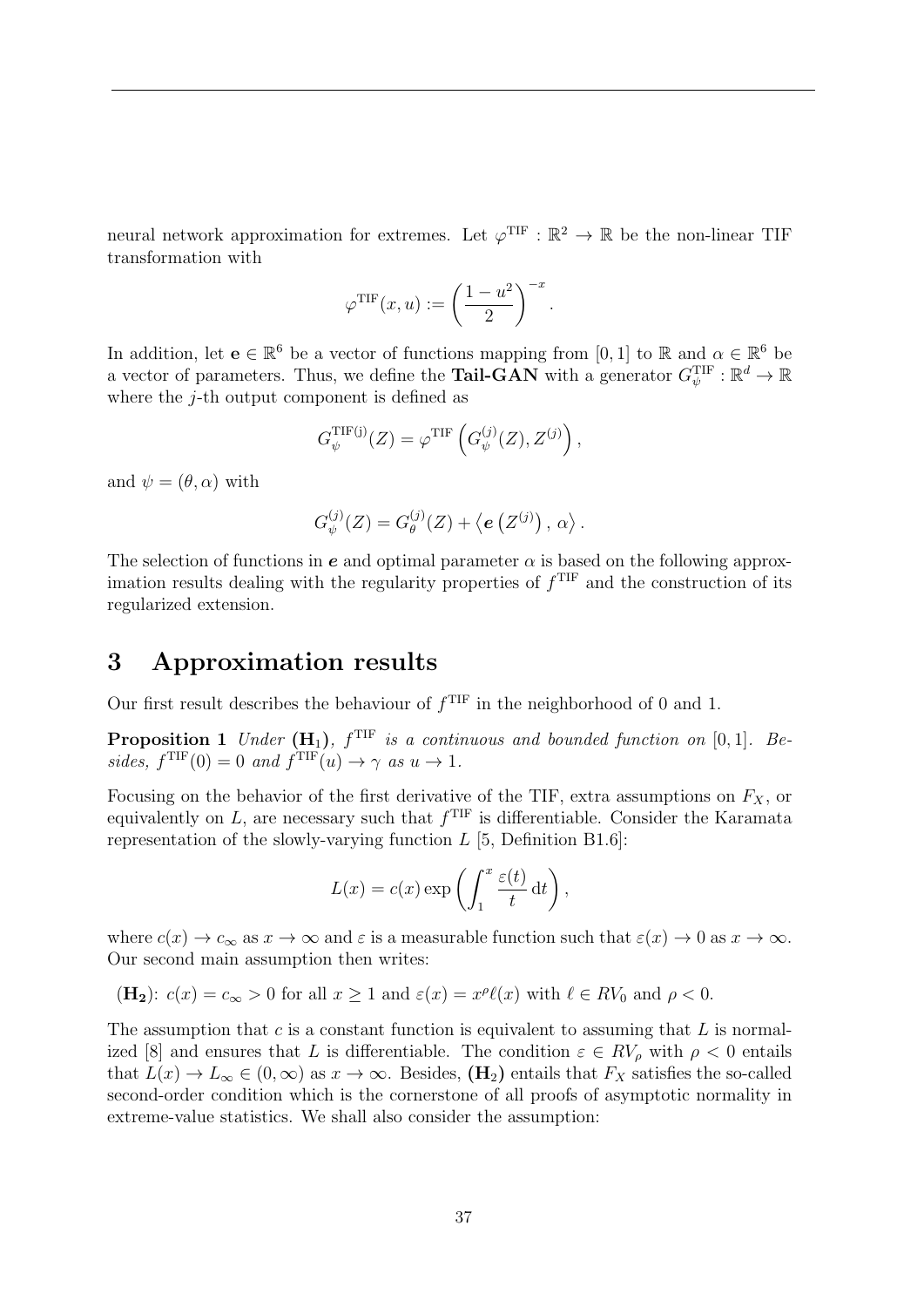$(H_3)$ :  $\ell$  is normalized.

The latter condition ensures that  $\ell$  is differentiable on  $(0, 1)$  and thus that *L* and  $q_X$  are twice differentiable on (0*,* 1). Our second result provides the behaviour of the first order derivative of  $f<sup>TIF</sup>$  in the neighborhood of 0 and 1.

**Proposition 2** *Assume* ( $H_1$ ) *and* ( $H_2$ ) *hold. Then,*  $f^{TIF}$  *is continuously differentiable on* (0*,* 1) *and*

$$
\partial_u f^{\text{TIF}}(0) = \frac{\gamma + \varepsilon (1/\eta)}{\log(2)},
$$
  

$$
\partial_u f^{\text{TIF}}(u) \to \infty \text{ as } u \to 1.
$$
 (2)

It is possible to build regularized version of  $f<sup>TIF</sup>$  by removing the diverging components in the neighborhood of  $u = 1$ . To this end, consider

$$
f^{\mathcal{R}}(u) := f^{\text{TF}}(u) - \langle \mathbf{e}(u), \alpha \rangle, \qquad (3)
$$

where  $e : \mathbb{R} \to \mathbb{R}^6$  is not described here for the sake of conciseness. Regularity properties of  $f<sup>R</sup>$  are established in the next Proposition.

#### Proposition 3

 $(i)$  *If*  $(H_1)$  *holds, then* 

$$
\lim_{u \to 0} f^{\mathcal{R}}(u) = \lim_{u \to 1} f^{\mathcal{R}}(u) = 0.
$$
\n(4)

*(ii) If, moreover,*  $(H_2)$  *holds with*  $\rho < -1$ *, then*  $f^R$  *is continuously differentiable on* [0,1] *and*

$$
\lim_{u \to 0} \partial_u f^{\mathcal{R}}(u) = \lim_{u \to 1} \partial_u f^{\mathcal{R}}(u) = 0.
$$
\n<sup>(5)</sup>

*(iii) If, moreover,* ( $\mathbf{H}_3$ ) *holds with*  $\rho < -2$ *, then*  $f^R$  *is twice continuously differentiable on* [0*,* 1]*.*

Given the above regularity properties, it is possible to establish the convergence rate of the uniform error for a one hidden layer neural network depending on the parameter  $\rho$ .

Theorem 4 *Let* σ *be a ReLU function. There exists a neural network with J neurons and real coefficients*  $\{\gamma_j, \lambda_j, b_j\}_{j=1,\ldots,J}$  *such that:* 

*1. For*  $-2 < \rho < -1$ *,* 

$$
\sup_{t\in[0,1]}\left|f^{\mathrm{R}}(t)-\sum_{j=1}^{J}\gamma_{j}\sigma\left(\lambda_{j}t+b_{j}\right)\right|=\mathcal{O}\left(J^{\rho}\right),\,
$$